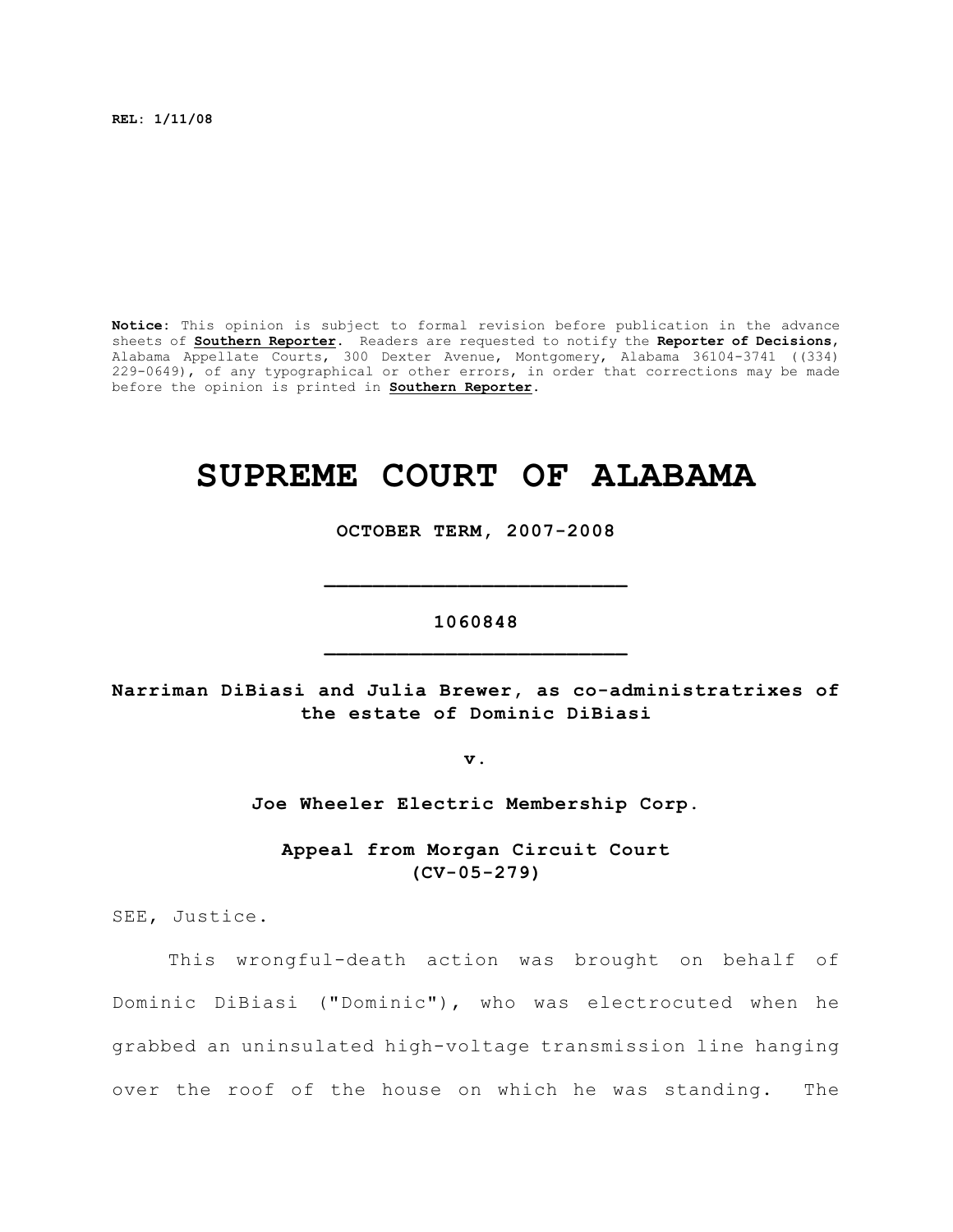transmission line, owned by Hartselle Utilities ("Hartselle"), was attached to a utility pole owned by Joe Wheeler Electric Membership Corp. ("Joe Wheeler"). Narriman DiBiasi, Dominic's mother, and Julia Brewer, Dominic's common-law wife, as coadministratrixes of Dominic's estate (hereinafter referred to collectively as "DiBiasi"), filed a wrongful-death action against both Hartselle and Joe Wheeler, alleging negligence and wantonness on the part of both parties. Joe Wheeler moved for a summary judgment, arguing that its pole was not defective and that Joe Wheeler owed no duty to Dominic. The trial court granted Joe Wheeler's motion and entered a judgment in its favor, stating that "the plaintiffs' claims set forth against [Joe Wheeler] in their original Complaint and all amendments thereto are dismissed with prejudice." The summary judgment was made final pursuant to Rule 54(b), Ala. R. Civ. P.

DiBiasi now appeals, arguing that there is substantial evidence indicating that Joe Wheeler owed a duty to Dominic. However, because DiBiasi makes no apparent argument in support of her wantonness claim, it is waived, and, therefore, we do not address it. See Pardue v. Potter 632 So. 2d 470, 473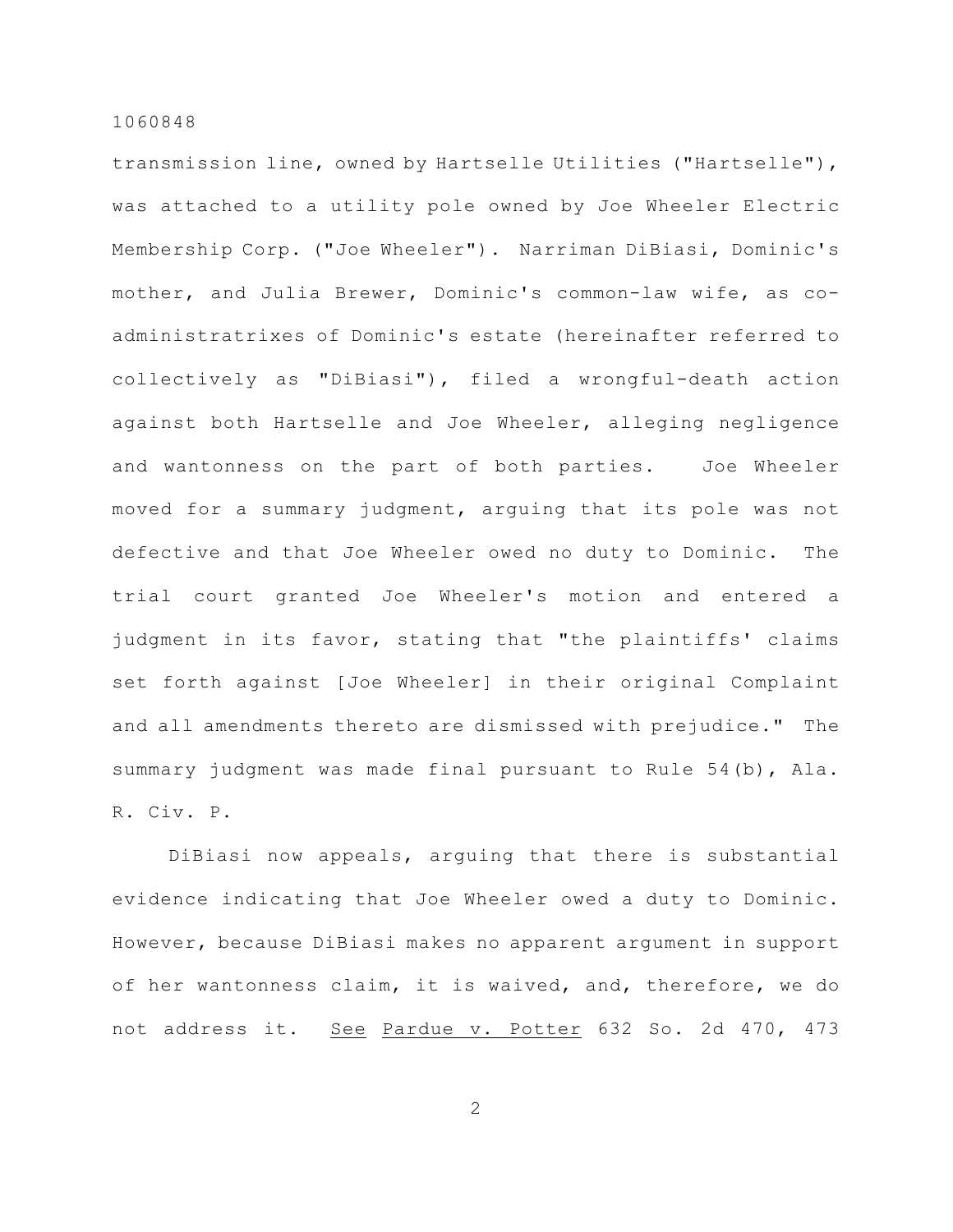(Ala. 1994) ("Issues not argued in the appellant's brief are waived." (citing Deutcsh v. Birmingham Post Co., 603 So. 2d 910 (Ala. 1992); Bogle v. Scheer, 512 So. 2d 1336 (Ala. 1987)). We affirm the trial court's judgment.

#### Facts and Procedural History

On October 11, 2004, Dominic was residing with Alan and Sherry Holt at 1607 Main Street West, Hartselle, Alabama, to which Hartselle supplies the power. On the morning of the accident, he was working around the house when he and Alan decided to climb onto the roof to inspect the gutters. While they were on the roof, the men saw two lines above the roof of the Holts' house -- one line was 2 to 2.5 feet above the peak of the roof, while the other was approximately 5 feet above the peak of the roof. The two men discussed attaching a pulley to the lines and sliding down, in the belief that the lines were support cables for the nearby utility poles. It appears that both men grabbed the lower of the two lines, a neutral line, and determined that "it would probably hold [them]." Dominic was curious about the higher of the two lines, and he grabbed it to determine whether it would hold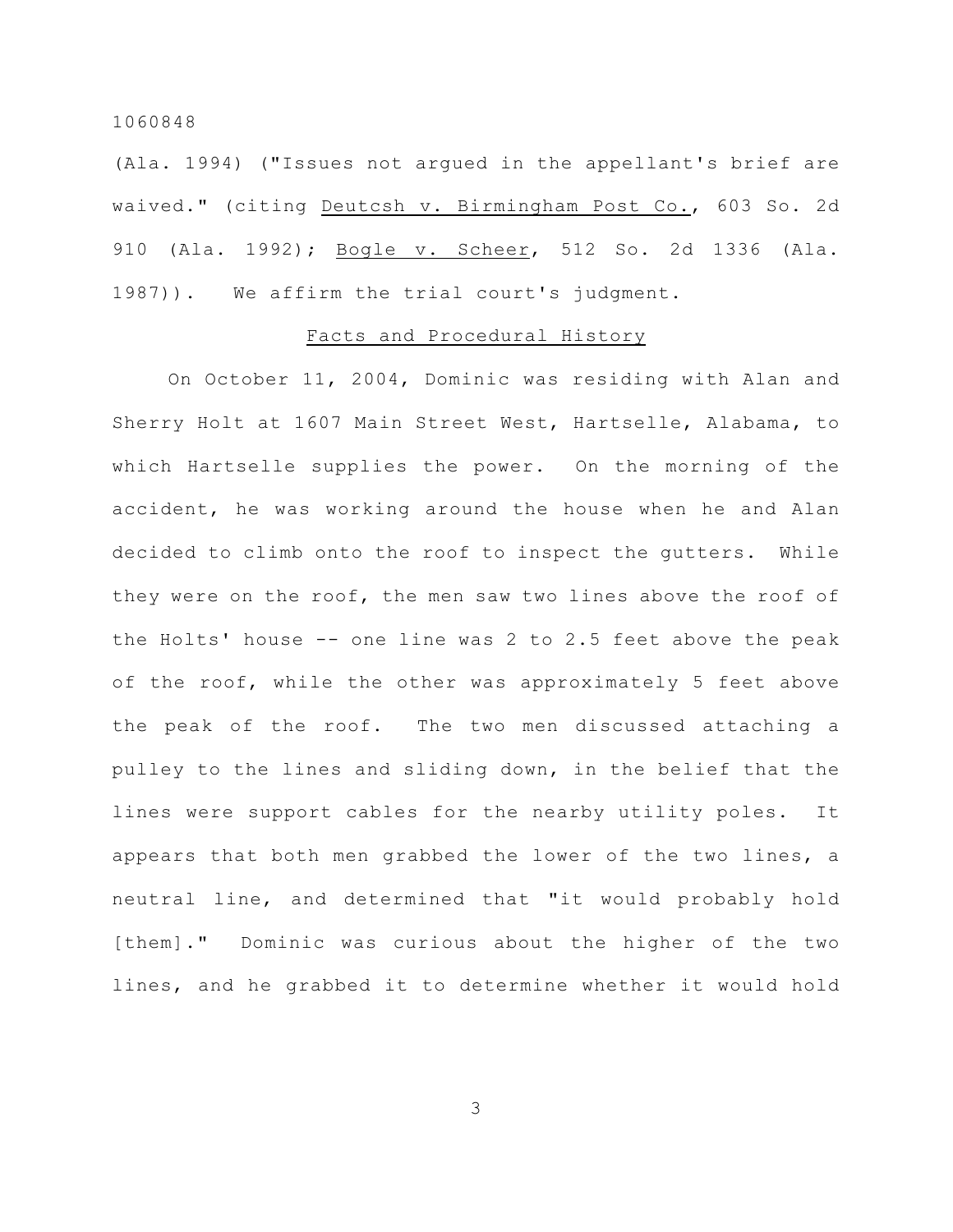them; that line, however, was an uninsulated 7,200-volt transmission line, and Dominic was killed when he grabbed it.

The line that electrocuted Dominic was an electric transmission line owned by Hartselle that crossed the Holts' house as it ran between two poles –- one owned by Hartselle and the other owned by Joe Wheeler. Hartselle attached its line to Joe Wheeler's pole as part of a "joint-use" or "polesharing" agreement. The agreement allows the sharing of poles for the transmission of power to the companies' respective customers without the need to duplicate infrastructure.

DiBiasi sued both Hartselle and Joe Wheeler, alleging both negligence and wantonness. The negligence and wantonness claim against Joe Wheeler alleges as follows:

"a. Defendant Joe Wheeler failed to properly place the utility pole on the south end of the residential property located at 1607 Main Street West, Hartselle, Alabama, and allowed the electric power line in question to be in close proximity to the house located at such address;

"b. Defendant Joe Wheeler failed to install a utility pole on the south end of the residential property located at 1607 Main Street West, Hartselle, Alabama, which was sufficient in height to allow for the proper clearance of the utility line in question over the home located on such property;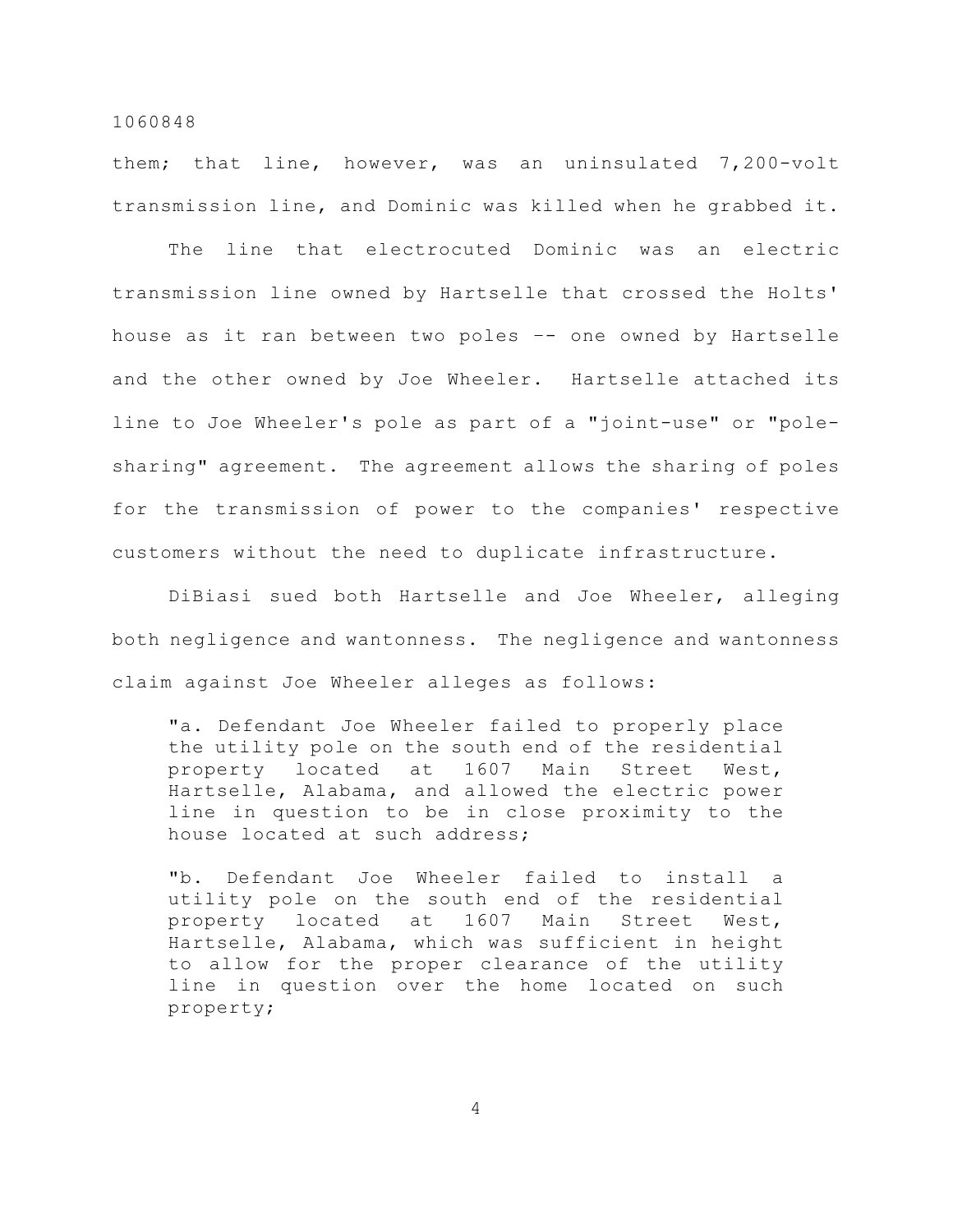"c. Defendant Joe Wheeler failed to properly construct, install, or erect an electric power pole on the south end of the residential property located at 1607 Main Street West, Hartselle, Alabama, and, thus, allowed for the power line in question to be hung or run in a manner that did not comply with the minimum clearance construction standards of the electrical industry for such lines; and

"d. Defendant Joe Wheeler failed to properly maintain and inspect the electric power pole located on the south end of the residential property at 1607 Main Street West, Hartselle, Alabama, and thereby allowed for a dangerous condition to be created by the line in question being in close proximity to the house located on such property." $^{\text{1}}$ 

Joe Wheeler argued in its motion for a summary judgment that it "had no duty to inspect, maintain, or supervise the power lines of another company, Hartselle." Joe Wheeler further argued that "[n]o evidence exists that [it] had any

 $1$ It appears that DiBiasi filed a second amended complaint after Joe Wheeler moved for a summary judgment. The second amended complaint added an additional allegation against Joe Wheeler:

<sup>&</sup>quot;e. Defendant Joe Wheeler used, or allowed defendant [Hartselle] to use, the Joe Wheeler electrical utility pole located on the south end of the residential property at 1607 Main Street West, Hartselle, Alabama, to run a 7,200 volt, uninsulated power line directly over the residence located on such property in a manner which did not comply with the minimum clearance safety standards of the electrical utility industry and, thus, created or allowed for the creation of a dangerous safety hazard."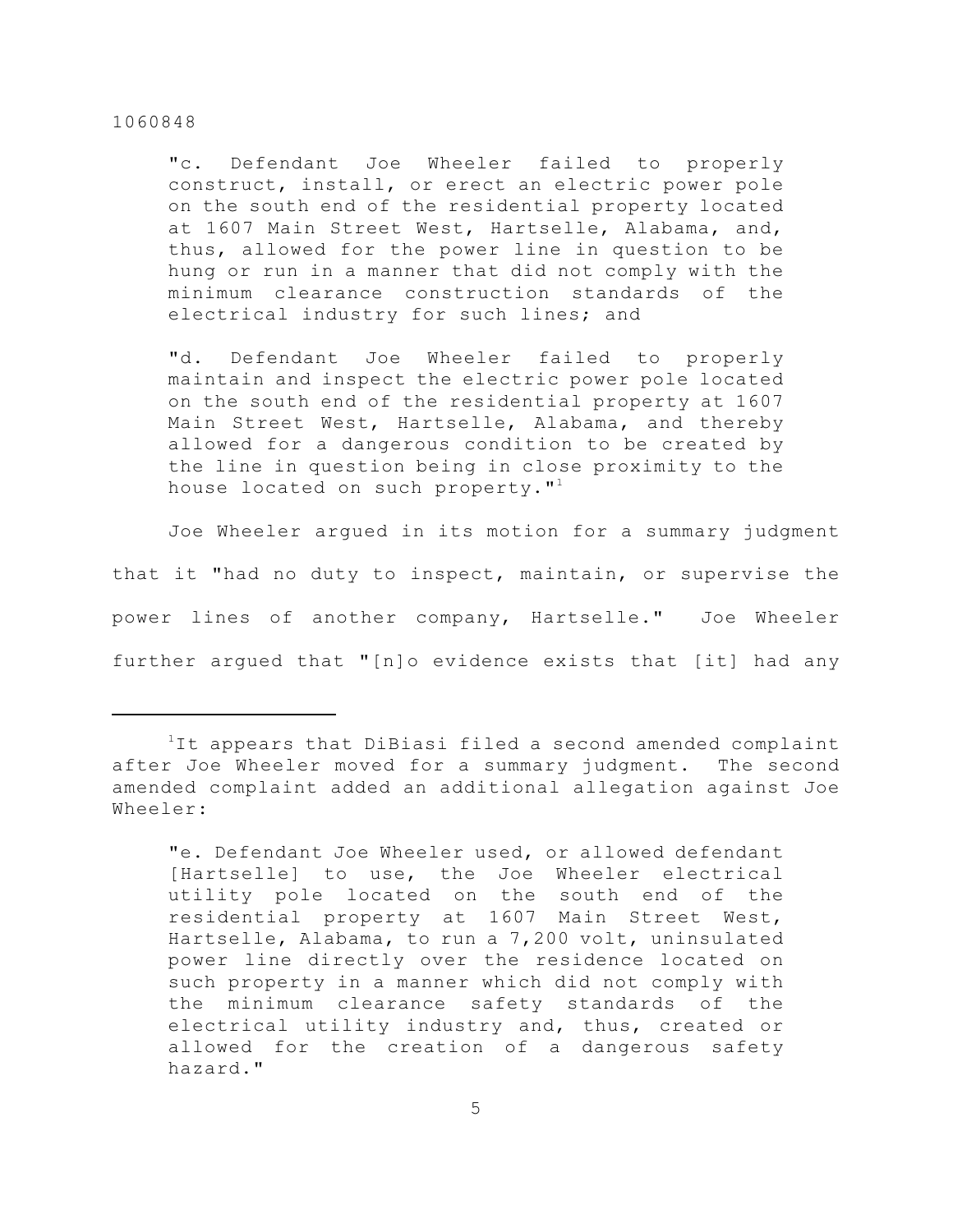notice of a dangerous condition in the [Hartselle] lines and no evidence exists that Joe Wheeler was required to or was expected to inspect the power lines servicing another utility company's customer." DiBiasi responded, arguing, among other things, that,

"even if Joe Wheeler was under no duty to inspect the power line that caused [Dominic]'s death, once Joe Wheeler became aware that the power line improperly and hazardously ran from its pole directly over a residence, this created a duty in Joe Wheeler to take appropriate action. The failure of Joe Wheeler to take any action once armed with this knowledge properly creates liability."

The trial court granted Joe Wheeler's summary-judgment

motion, finding as follows:

"Under the facts set forth in the record ... Joe Wheeler owed no duty to ... Dominic, to inspect electric transmission lines that were attached to its utility pole ... that were owned, installed, controlled and maintained exclusively by [Hartselle]. The plaintiffs have failed to produce substantial evidence ... that Joe Wheeler had knowledge or reason to know that [Hartselle]'s electric transmission lines were too close to the roof of the house occupied by [Dominic] .... This Court understands that certain of its conclusions disregard opinions expressed by [DiBiasi]'s expert in his affidavit. That is so because the disregarded opinions are not based on substantial evidence or on specific electric code provisions, accepted utility industry standards or legal authorities, and that would require the Court to engage in conjecture about unproven facts or impermissibly draw inferences from assumed facts or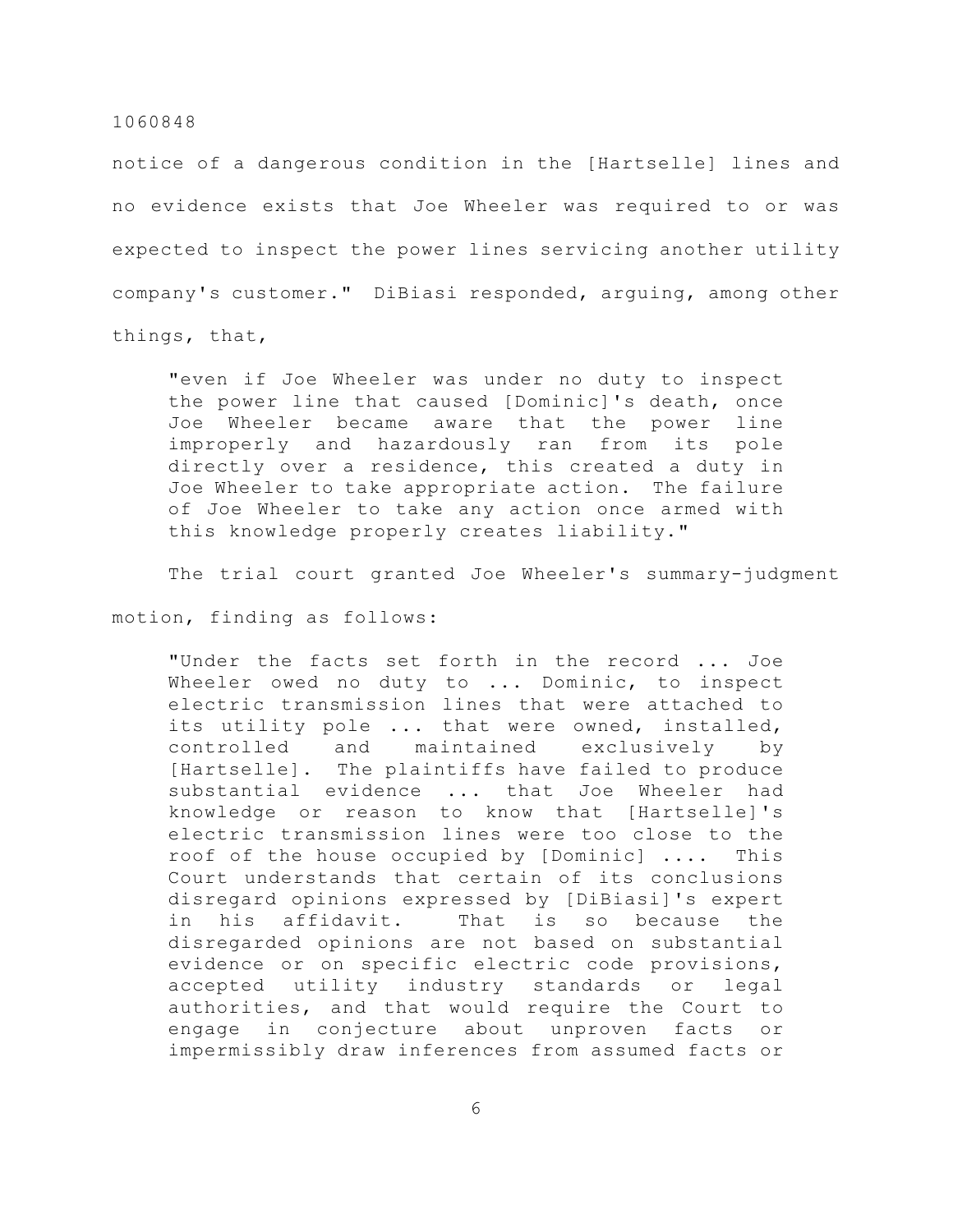from other inferences for which there is no evidentiary support."<sup>2</sup>

DiBiasi now appeals, arguing that the trial court improperly granted Joe Wheeler's summary-judgment motion because, DiBiasi says, she produced substantial evidence showing that Joe Wheeler owed a duty to Dominic that it breached, resulting in his death.

#### Issues

DiBiasi argues that the trial court improperly entered a summary judgment for Joe Wheeler because, she says, (1) DiBiasi presented evidence indicating that Joe Wheeler knew or should have known that its pole was being used to create an unreasonably dangerous condition and, therefore, it owed a duty to Dominic to require the removal of the dangerous condition, and (2) DiBiasi presented substantial evidence from which a jury could reasonably infer that Joe Wheeler knew or

 $2$ In response to Joe Wheeler's summary-judgment motion, DiBiasi attached the affidavit of her expert witness, John C. Frost. In June 2006, Joe Wheeler moved to strike Frost's affidavit "on the grounds that [the opinions] are based upon conjecture and speculation. 'Evidence which affords nothing more than speculation, conjecture, or guess is wholly insufficient to warrant submission of a case to the jury.'" (Quoting Thompson v. Lee, 439 So. 2d 113, 116 (Ala. 1983).) Although the trial court appears to have disregarded the opinions found in the affidavit, the record does not indicate that the affidavit was actually stricken.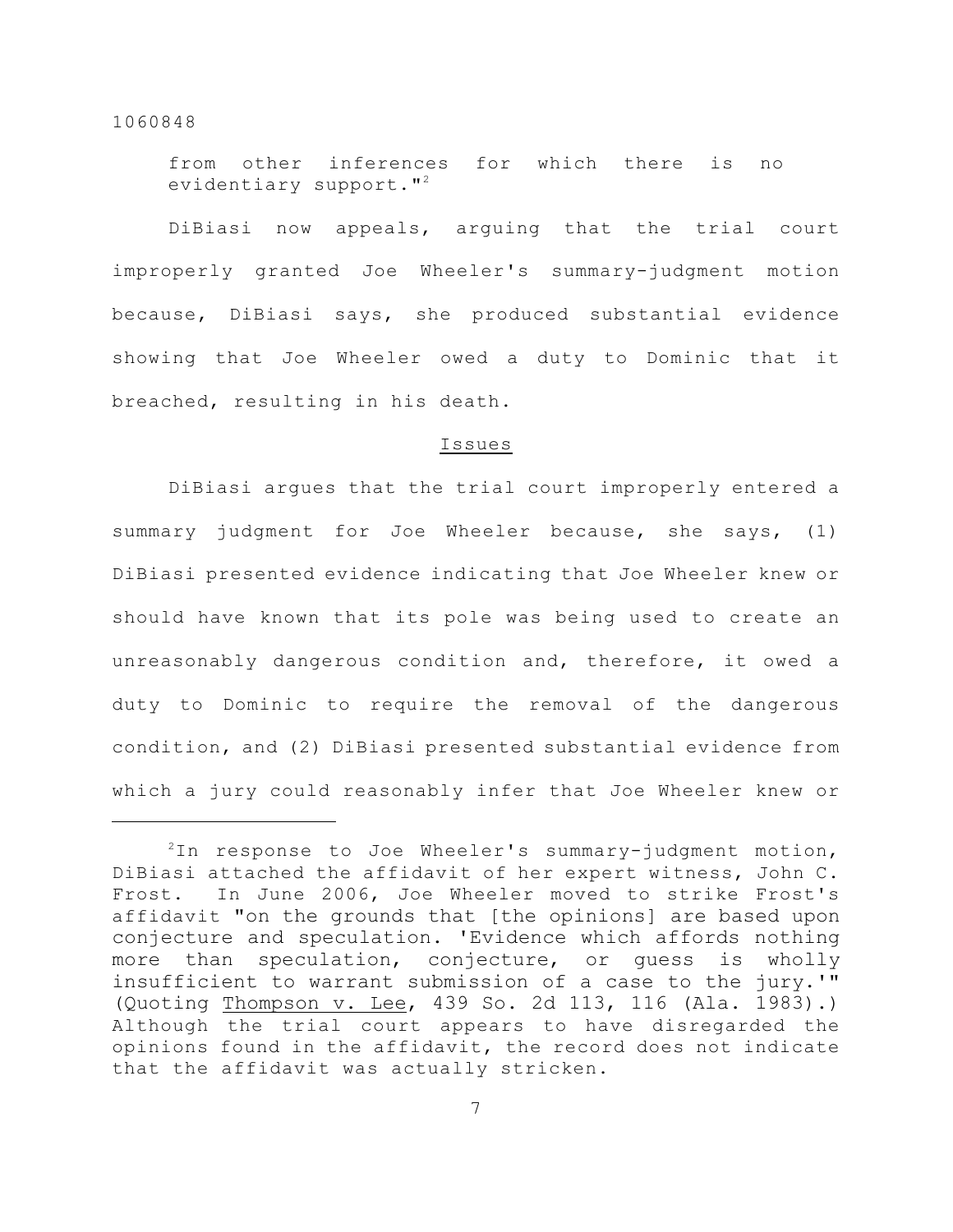should have known that its utility pole was being used to run an uninsulated transmission line over the Holt residence in a manner that created an unreasonably dangerous hazard.

### Standard of Review

A summary judgment is appropriate only if the trial court finds that there are no genuine issues of material fact and the movant is entitled to a judgment as a matter of law. Rule 56(c)(3), Ala. R. Civ. P. Once a movant makes a prima facie showing that those two conditions are satisfied, the burden then shifts to the nonmovant to produce "substantial evidence" that creates a genuine issue of material fact. Ex parte CSX Transp., Inc., 938 So. 2d 959, 961 (Ala. 2006). "Evidence is 'substantial' if it is of 'such weight and quality that fair-minded persons in the exercise of impartial judgment can reasonably infer the existence of the fact sought to be proved.'" Ex parte CSX Transp., 938 So. 2d at 961 (quoting West v. Founders Life Assurance Co. of Florida, 547 So. 2d 870, 871 (Ala. 1989)); § 12-21-12(d), Ala. Code 1975. "'"If the nonmovant [assuming the nonmovant has the burden of proof at trial] cannot produce sufficient evidence to prove each element of its claim, the movant is entitled to a summary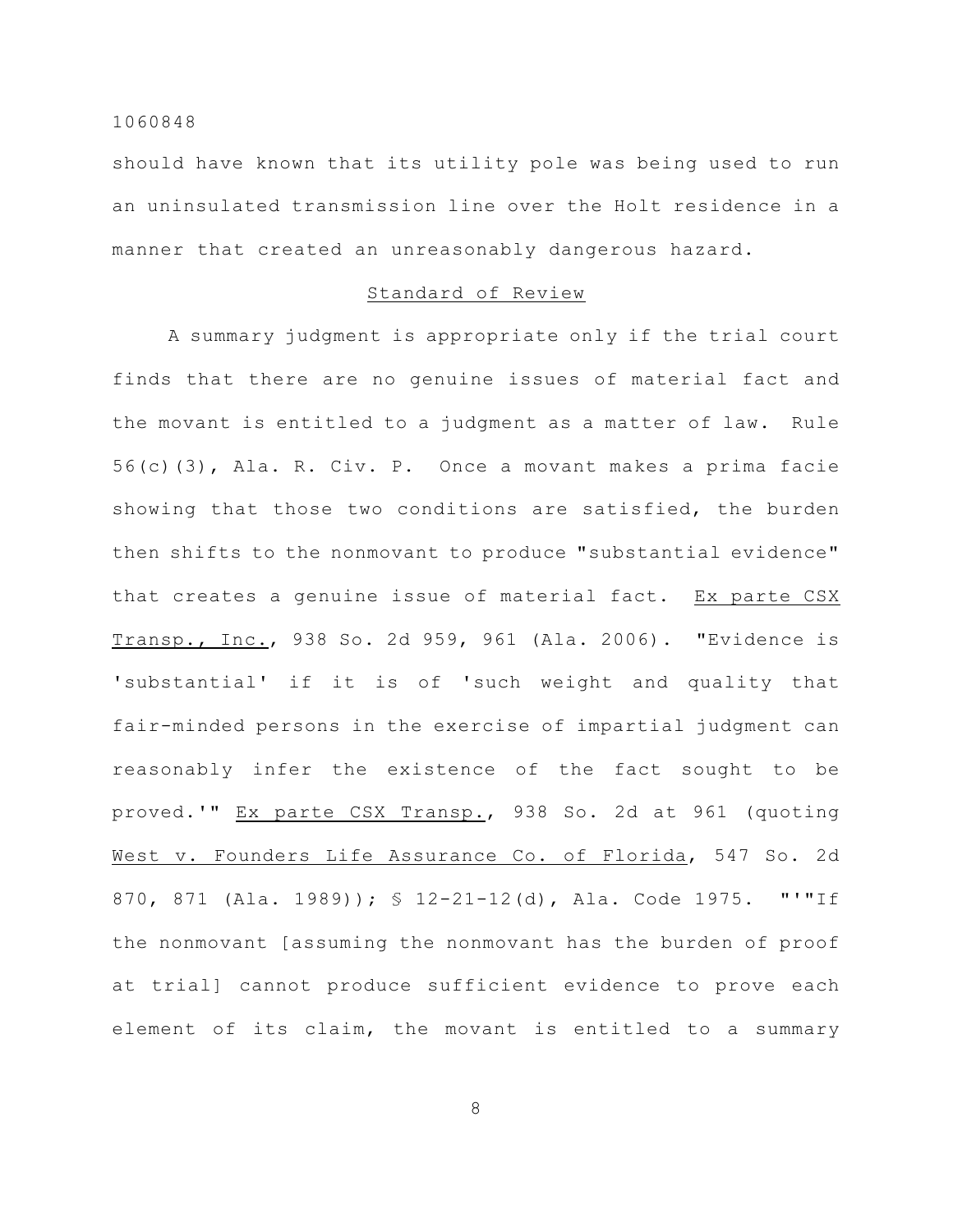judgment, for a trial would be useless."'" Prowell v. Children's Hosp. of Alabama, 949 So. 2d 117, 128 (Ala. 2006) (quoting Ex parte General Motors Corp., 769 So. 2d 903, 909 (Ala. 1999), quoting in turn and approving language from Justice Houston's special writing in Berner v. Caldwell, 543 So. 2d 686, 691 (Houston, J., concurring specially)).

On appeal, this Court reviews a summary judgment de novo. Ex parte Essary, [Ms. 1060458, Nov. 2, 2007] \_\_\_ So. 2d \_\_\_, (Ala. 2007). In doing so, we apply the same standard of review as did the trial court. Ex parte Lumpkin, 702 So. 2d 462, 465 (Ala. 1997). "'"Our review is subject to the caveat that we must review the record in the light most favorable to the nonmovant and must resolve all reasonable doubts against the movant."'" Ex parte CSX Transp., 938 So. 2d at 962 (quoting Payton v. Monsanto Co., 801 So. 2d 829, 833 (Ala. 2001), quoting in turn Ex parte Alfa Mut. Gen. Ins. Co., 742 So. 2d 182, 184 (Ala. 1999)); Hanners v. Balfour Guthrie, Inc., 564 So. 2d 412, 413 (Ala. 1990). Finally, this Court does not afford any presumption of correctness to the trial court's ruling on questions of law or its conclusion as to the appropriate legal standard to be applied. Ex parte CSX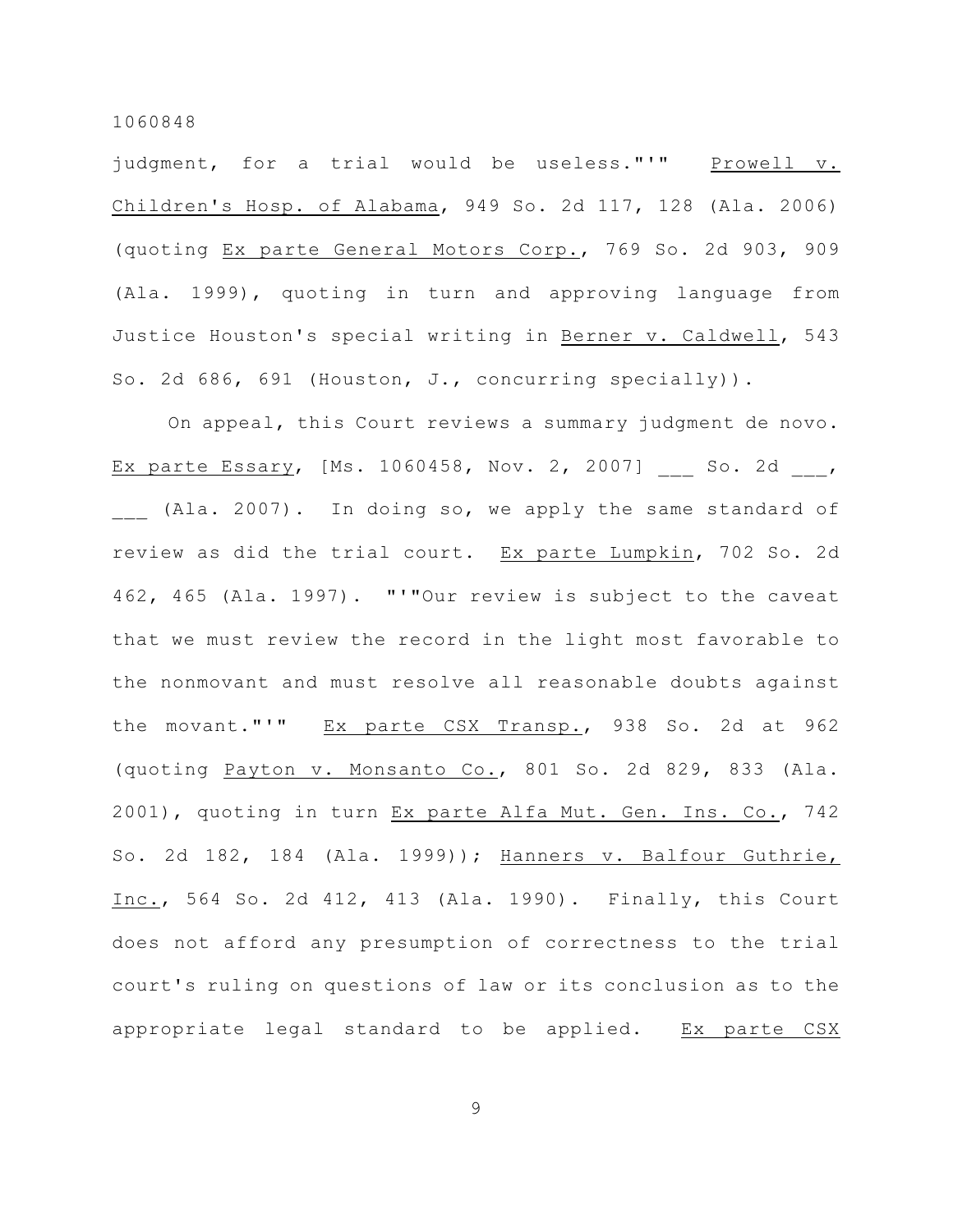Transp., 938 So. 2d at 962 (citing Ex parte Graham, 702 So. 2d 1215, 1221 (Ala. 1997)).

#### Analysis

DiBiasi argued at trial, and she now argues on appeal, that Joe Wheeler owed a duty to Dominic. DiBiasi first argues that because Joe Wheeler is a utility, the duty it owed Dominic was a "'high and exacting'" duty because Joe Wheeler was supplying "'the very dangerous agency' of electricity." DiBiasi's brief at 26. DiBiasi also argues that Joe Wheeler owed a duty to Dominic because it knew or should have known of the danger created by the low-hanging uninsulated transmission lines that crossed over the Holt residence and, therefore, that Joe Wheeler had a duty to require that Hartselle remove "the dangerous condition." DiBiasi's brief at 3. We conclude, however, that Joe Wheeler did not owe Dominic a duty of care and that Joe Wheeler was entitled to a judgment as a matter of law.

In a negligence action the plaintiff must prove (1) that the defendant owed the plaintiff a duty; (2) that the defendant breached that duty; (3) that the plaintiff suffered a loss or injury; and (4) that the defendant's breach was the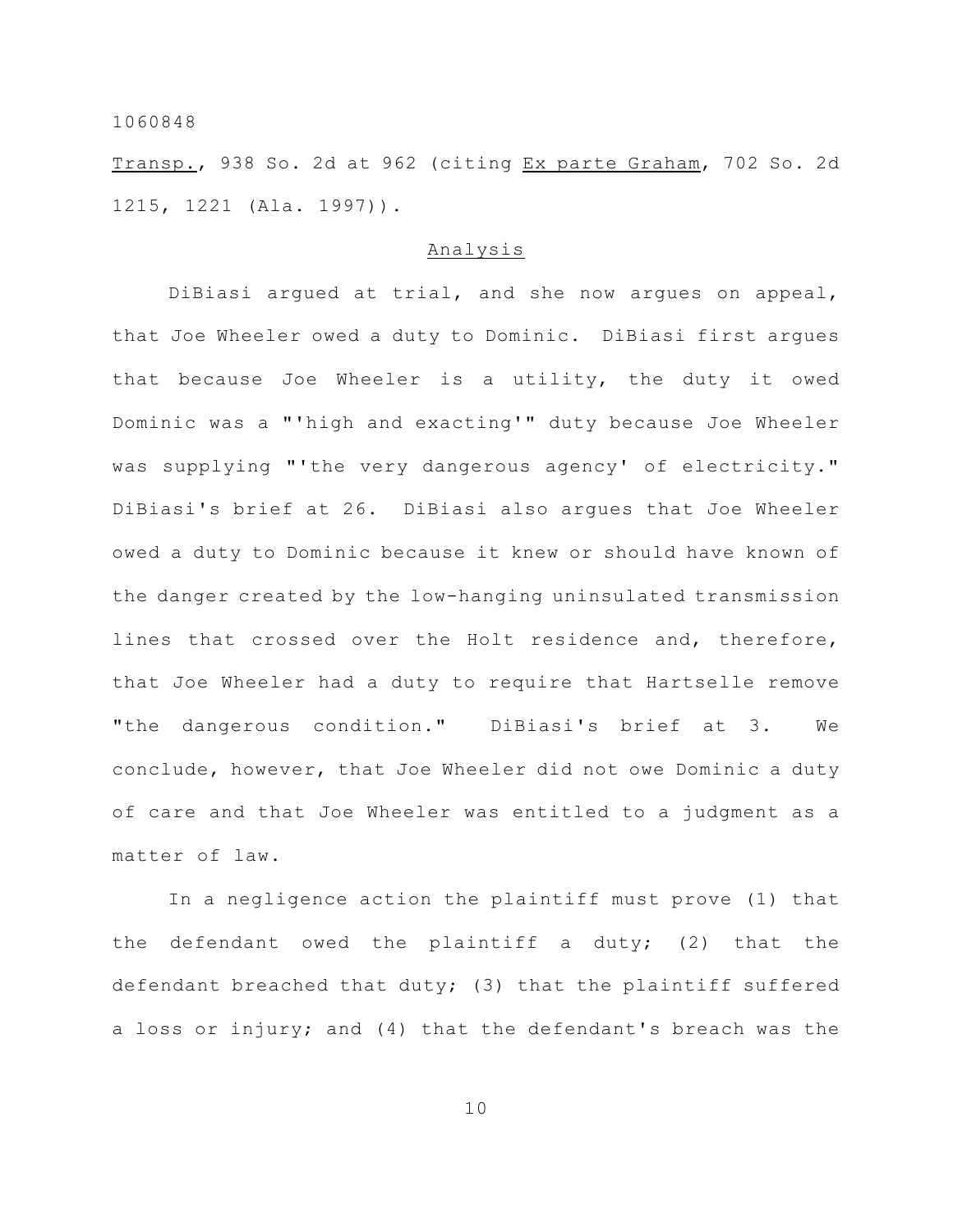actual and proximate cause of the plaintiff's loss or injury. Ford Motor Co. v. Burdeshaw, 661 So. 2d 236, 238 (Ala. 1995). "'It is settled that for one to maintain a negligence action the defendant must have been subject to a legal duty,'" Thompson v. Mindis Metals, Inc., 692 So. 2d 805, 807 (Ala. 1997) (quoting Morton v. Prescott, 564 So. 2d 913, 915 (Ala. 1990)), because "where there is no duty, there can be no negligence." City of Bessemer v. Brantley, 258 Ala. 675, 681, 65 So. 2d 160, 165 (1953). "'In Alabama, the existence of a duty is a strictly legal question to be determined by the court.'" Pritchett v. ICN Med. Alliance, Inc., 938 So. 2d 933, 937 (Ala. 2006) (quoting Taylor v. Smith, 892 So. 2d 887, 891-92 (Ala. 2004)). The entry of a summary judgment for Joe Wheeler indicates that the trial court concluded that Joe Wheeler did not owe Dominic a duty; however, the existence of a duty is strictly a legal question and, under our standard of review, this Court does not afford the trial court's conclusions of law any presumption of correctness. Therefore, the strictly legal question this Court must answer is whether Joe Wheeler owed a duty to Dominic.

A. Did Joe Wheeler owe Dominic a "high and exacting" duty?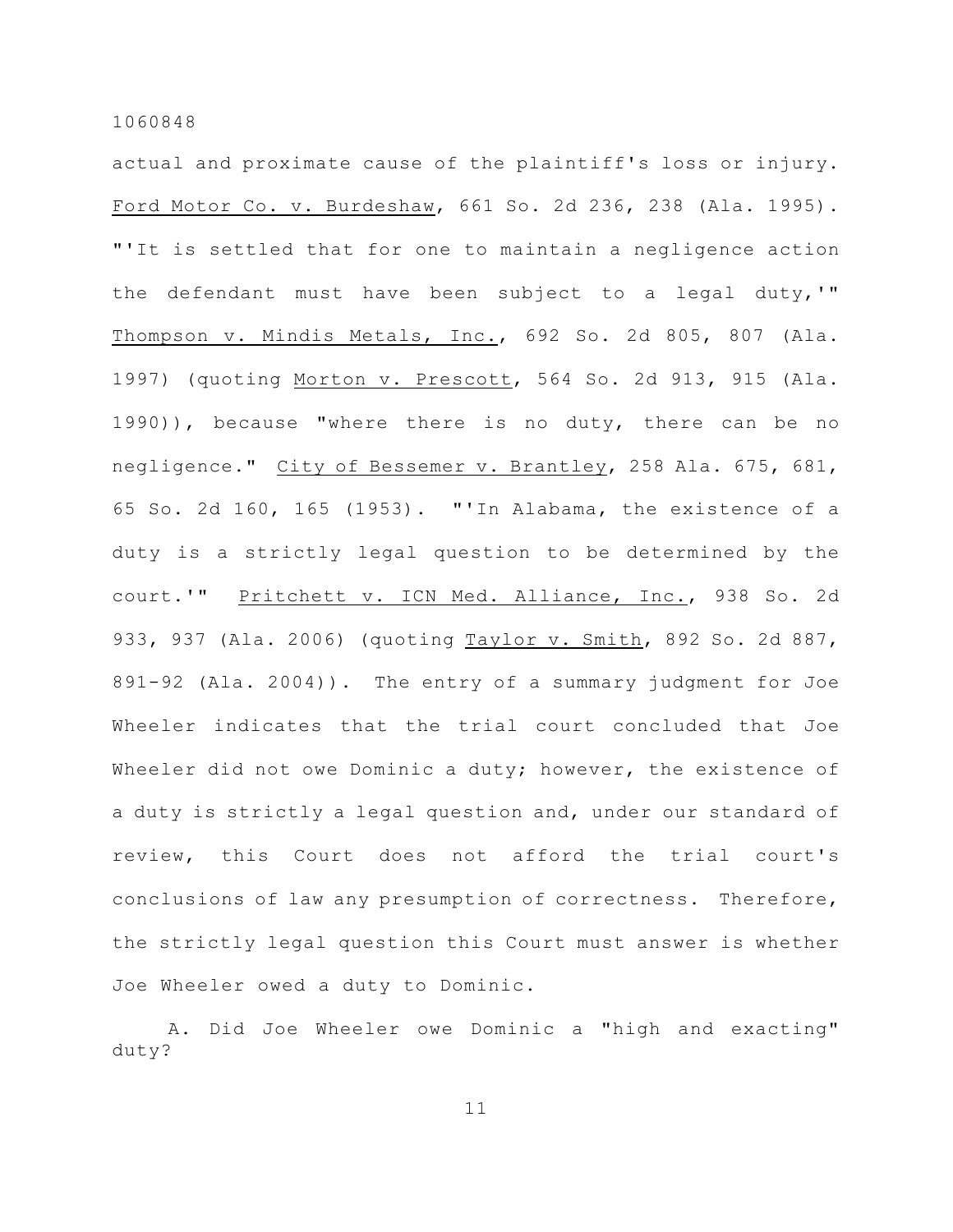DiBiasi first argues that, as a company that supplies electric power, Joe Wheeler's duty of care "extends to the safeguarding of everyone in person or property, at places where he or it may rightfully be." DiBiasi's brief at 29 (citing Alabama Power Co. v. Matthews, 226 Ala. 614, 147 So. 889 (1933)). She further urges that Joe Wheeler owed Dominic a "high and exacting" duty because Joe Wheeler is "in the business of supplying 'the very dangerous agency' of electricity." DiBiasi's brief at 26 (citing Bloom v. City of Cullman, 197 Ala. 490, 73 So. 85 (1916).

Joe Wheeler responds that "each of the Alabama cases cited by [DiBiasi] deals with the defendant utility company's failure to eliminate a defect in a power line that it owned. Moreover, each of these cases dealt with electricity supplied by the defendant." Joe Wheeler's brief at 34. Joe Wheeler's argument is well-taken. The authority on which DiBiasi relies is distinguishable. See Alabama Power Co. v. Emens, 228 Ala. 466, 473, 153 So. 729, 734 (1934) ("Where, in the case at bar, a person engaged in the business of generating and distributing electricity for domestic and other uses also sells and engages to install electrical equipment in the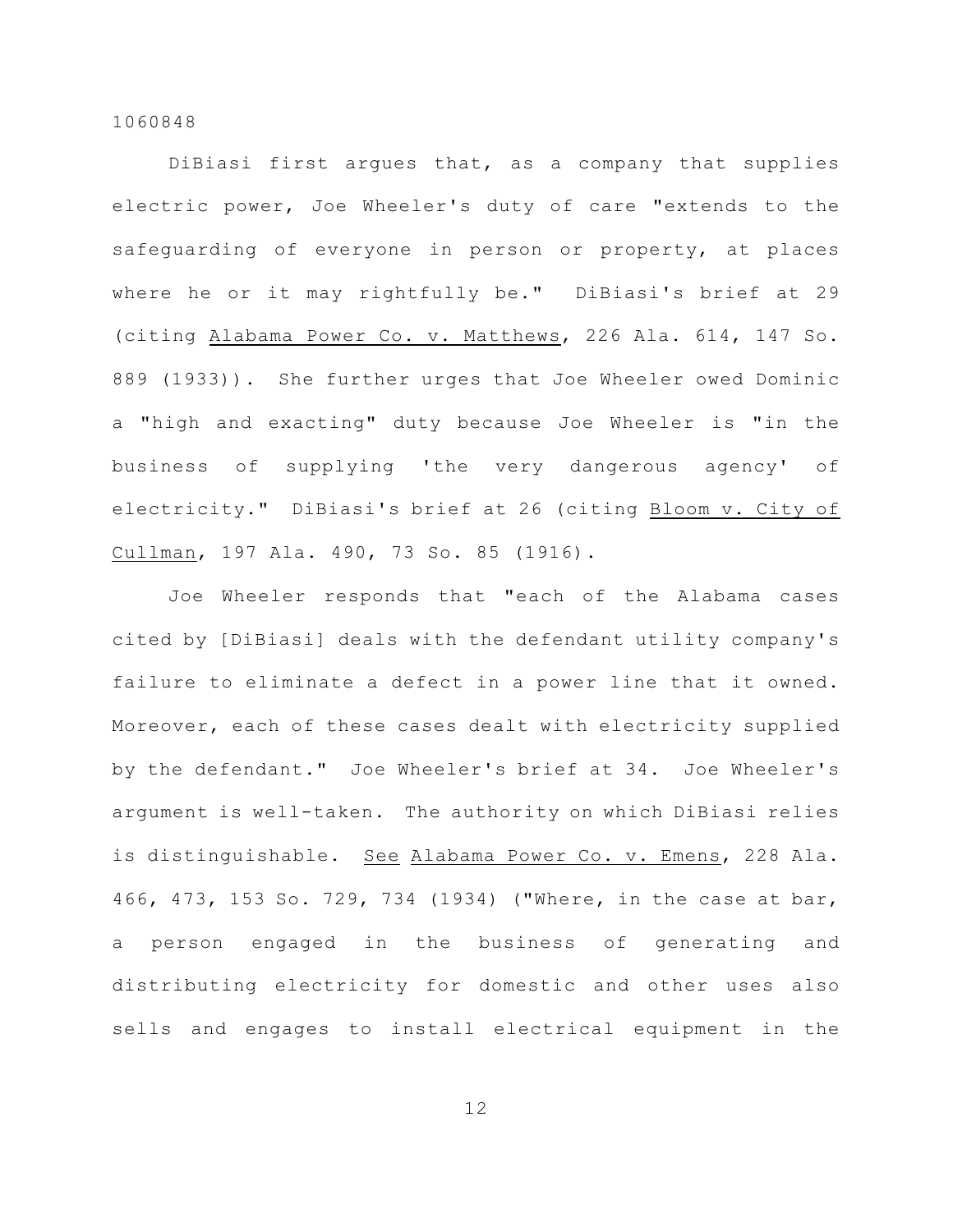residence of one of its patrons, and supply its current therefor for domestic use, it must exercise the care of a reasonably prudent man skilled in the practice and art of installing such equipment .... [T]he obligation assumed and the duty arising out of such circumstances are not unlike that resting upon a physician or surgeon ...."); Matthews, 226 Ala. at 615, 147 So. at 889-90 ("Plaintiff's evidence tended to show that defendant [electric company] maintained and operated a transmission line ... carrying a current of 44,000 volts; ... that a current of electricity, thus diverted from the line, killed the mule instantly."); Bloom, 197 Ala. at 497, 73 So. at 88 ("The degree of care resting upon the municipality, with respect to the means of transmitting its electric current over public thoroughfares was high and exacting, commensurate with the very dangerous agency it was employing in lighting its streets."). See also Alabama Power Co. v. Cantrell, 507 So. 2d 1295, 1297 (Ala. 1986) ("'"The duty of an electric company, in conveying a current of high potential, to exercise commensurate care under the circumstances, requires it to insulate its wires ...."'" (quoting Alabama Power Co. v.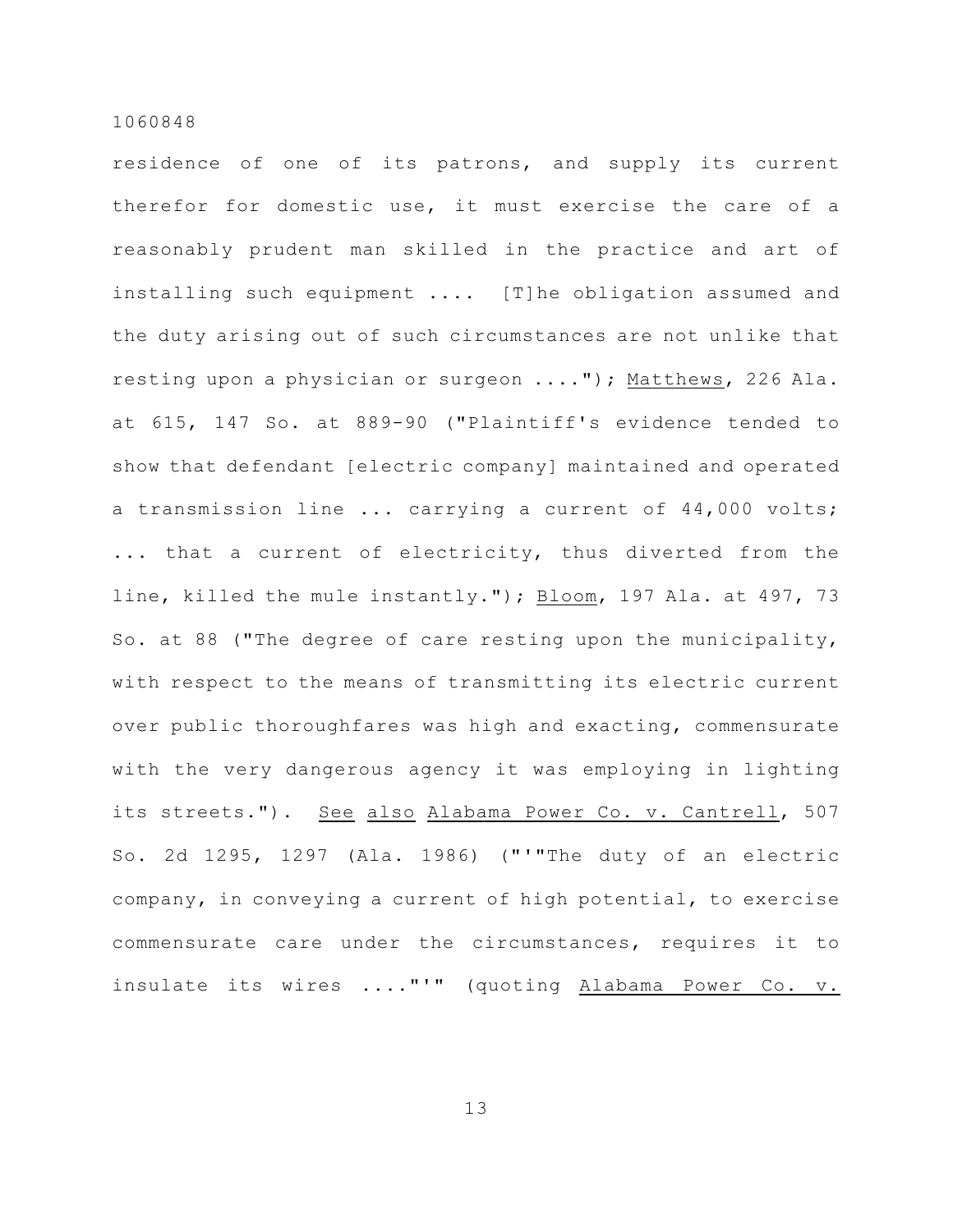Brooks, 479 So. 2d 1169, 1172 (Ala. 1985), quoting in turn Bush v. Alabama Power Co., 457 So. 2d 350, 353 (Ala. 1984)).

Joe Wheeler may have a "high and exacting" duty when it is supplying electricity over its own transmission lines; however, that question is not presented here. It is undisputed that Joe Wheeler merely supplied the pole to which Hartselle's transmission line was affixed and that it neither owned nor installed the power lines at issue and did not supply the power resulting in the death of Dominic. Therefore, we conclude that Joe Wheeler did not, in this instance, owe Dominic the "high and exacting duty" DiBiasi asserts it owed him.

B. Was Joe Wheeler's knowledge of the alleged dangerous condition created by the transmission line sufficient to impose a duty on Joe Wheeler?

DiBiasi argues that Joe Wheeler's duty to Dominic arose because, she argues, Joe Wheeler knew or should have known that the low-hanging uninsulated transmission line created an unreasonably dangerous condition and that Joe Wheeler therefore had a duty to require Hartselle to remedy the condition. DiBiasi's brief at 29. Joe Wheeler argues that imposing a duty on it solely on the basis of knowledge "is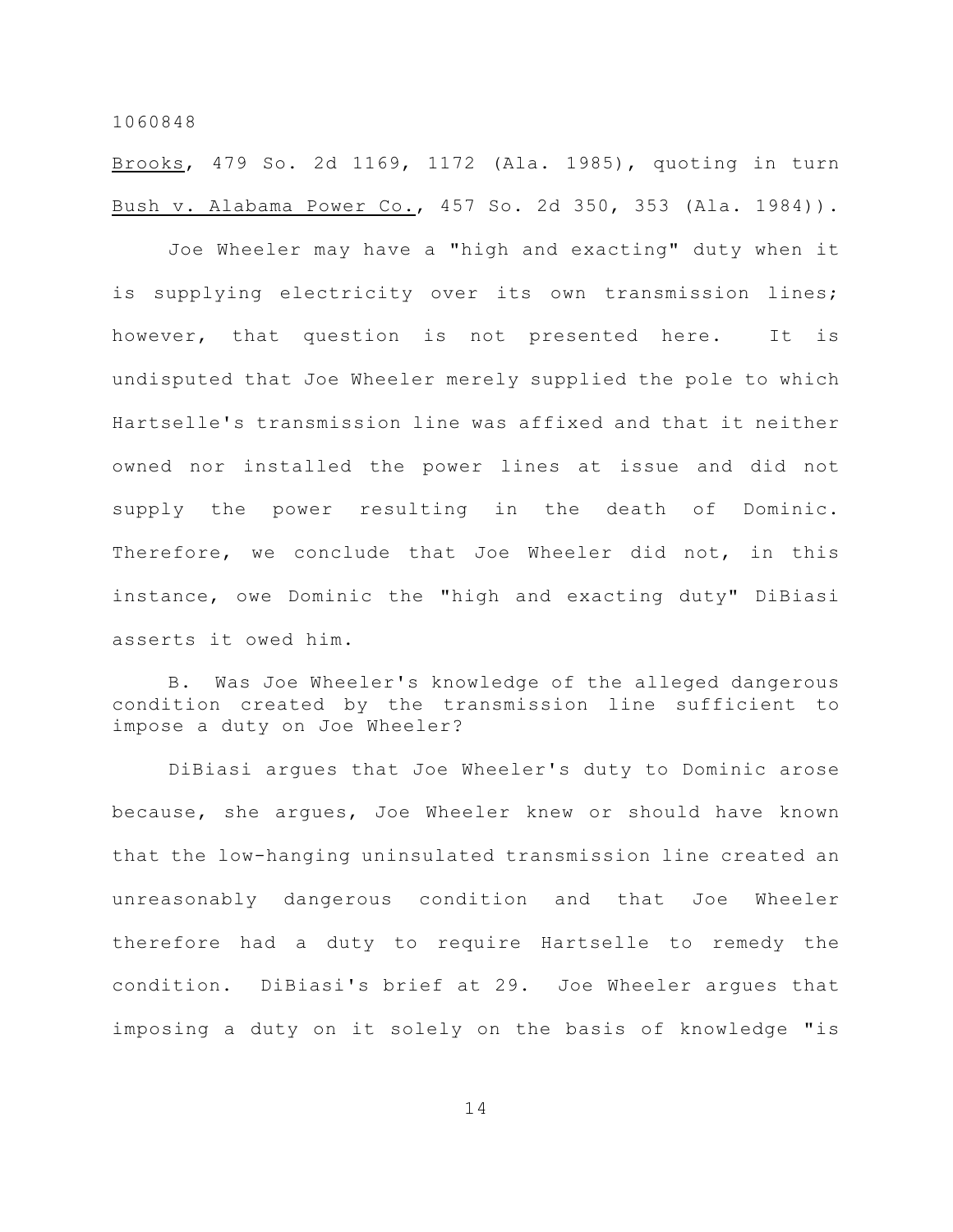contrary to well-established law in Alabama." Joe Wheeler's brief at 37.

"'In determining whether a duty exists in a given situation, however, courts should consider a number of factors, including public policy, social considerations, and foreseeability. The key factor is whether the injury was foreseeable by the defendant.'" Patrick v. Union State Bank, 681 So. 2d 1364, 1368 (Ala. 1996) (quoting Smitherman v. McCafferty, 622 So. 2d 322, 324 (Ala. 1993)). In addition to foreseeability, Alabama courts look to a number of factors to determine whether a duty exists, including "'(1) the nature of the defendant's activity; (2) the relationship between the parties; and (3) the type of injury or harm threatened.'" Taylor, 892 So. 2d at 892 (quoting Morgan v. South Cent. Bell Tel. Co., 466 So. 2d 107, 114 (Ala. 1985)).

DiBiasi argues that "once [Joe Wheeler] had actual or constructive knowledge of the deadly hazard, it had a duty to require the removal of the hazard," and she asserts that "notice or knowledge of a dangerous condition can give rise to a duty of care." DiBiasi's brief at 29 (citing Cantrell, 507 So. 2d at 1297 ("'"The duty of an electric company, in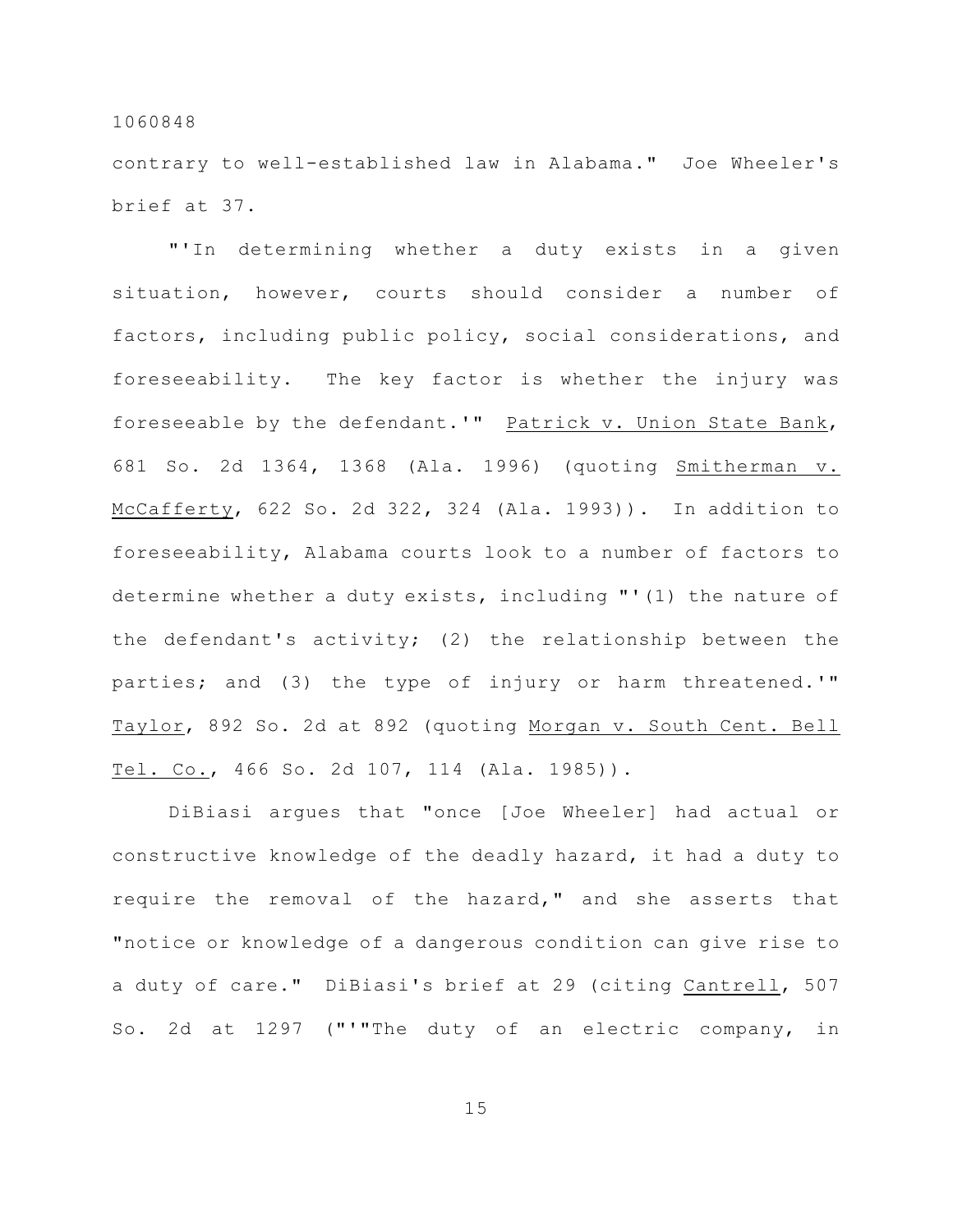conveying a current of high potential, to exercise commensurate care under the circumstances, requires it to insulate its wires, and to use reasonable care to keep the same insulated wherever it may reasonably be anticipated that persons, pursuing business or pleasure, may come in contact therewith."'" (quoting Brooks, 479 So. 2d at 1172, quoting in turn Bush, 457 So. 2d at 353))).

The holding of Cantrell is not as broad as DiBiasi posits. Cantrell imposes a specific duty on utilities to insulate their own lines, in specific circumstances, whenever it is reasonably anticipated that people may come into contact with those lines. 507 So. 2d at 1297. Although the duty imposed on the utility companies in Cantrell is triggered when the utility company is aware that individuals may come in contact with its lines, Cantrell does not stand for the proposition that notice of a dangerous condition alone is sufficient to give rise to a duty of care.<sup>3</sup> Further, none of

 $3$ DiBiasi argues, in her reply brief, that Joe Wheeler's "failure to ensure that the attachment of the line does not directly create such [a] hazard, is an affirmative act which creates the risk that third parties might be injured. Under these circumstances, Joe Wheeler has a duty to third parties who may be injured as a result." DiBiasi's reply brief at 8- 9. DiBiasi is correct that "[i]n a variety of circumstances, this Court has recognized a duty to foreseeable third parties,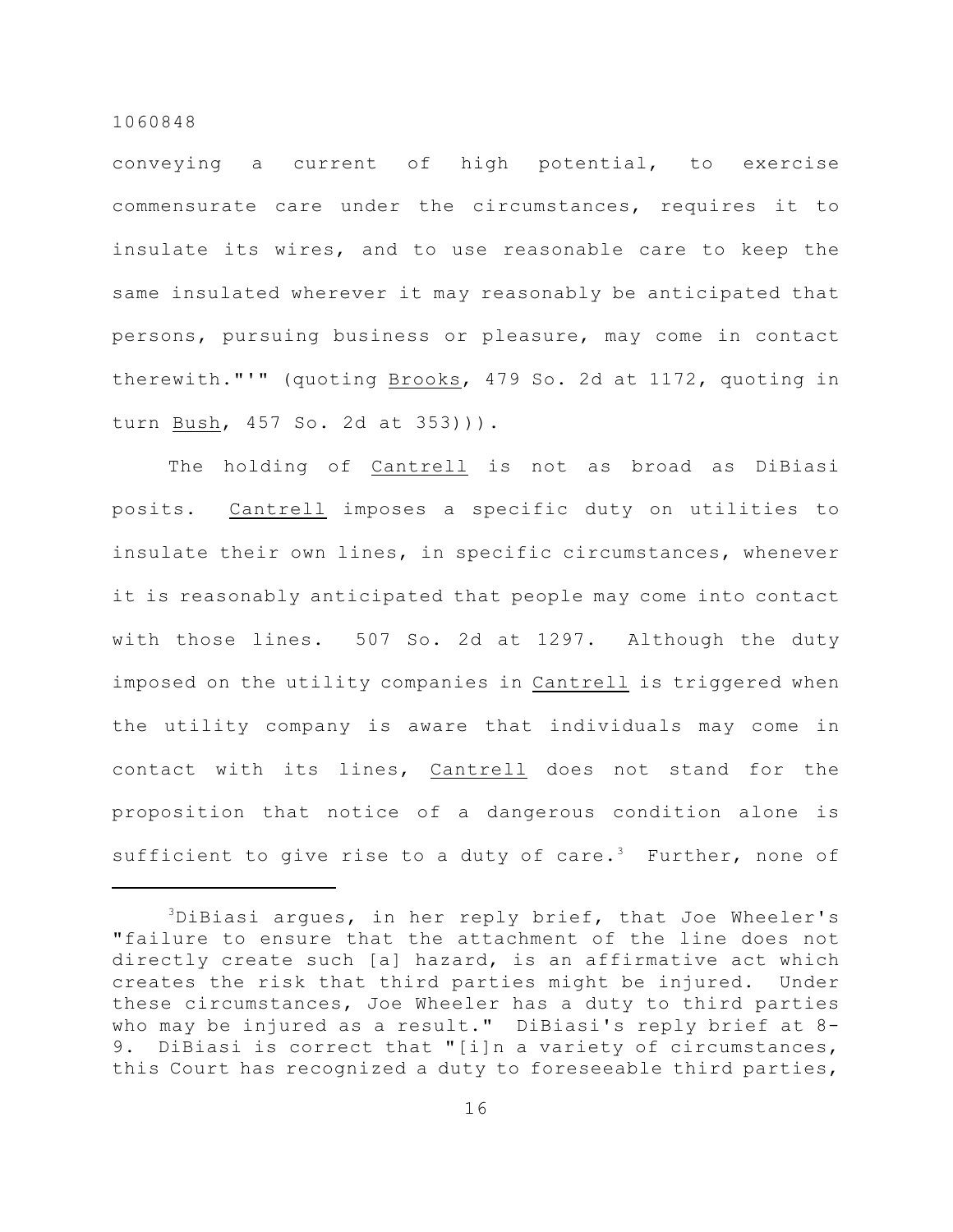the other cases cited by DiBiasi support her position. See Bush v. Alabama Power Co., 457 So. 2d at 353-54 (holding Alabama Power Company to the same standard established in Cantrell); Carvalho v. Toll Bros. & Developers, 143 N.J. 565, 576-77, 675 A.2d 209, 214 (1996) ("The existence of actual knowledge of an unsafe condition can be extremely important in considering the fairness in imposing a duty of care."); Dominic v. Wal-Mart Stores, Inc., 606 So. 2d 555, 559 (La. Ct. App. 1992) (holding that "[w]hile we agree with [Wal-mart] that there is no statutory or jurisprudential requirement that Wal-Mart chain or lock the carts kept outside the store, this fact does not preclude the imposition of a duty on Wal-Mart not to create an unreasonable risk of harm with its shopping carts to motorists using the adjacent streets. Actual or constructive knowledge of a risk or injury gives rise to a

based on a general 'obligation imposed in tort to act reasonably.'" Taylor, 892 So. 2d at 893 (quoting Berkel & Co. Contractors, Inc. v. Providence Hosp., 454 So. 2d 496, 502 (Ala. 1984) (citing cases)). DiBiasi makes this argument and cites this authority for the first time in her reply brief. Arguments made for the first time in a reply brief are not properly before this Court. See The Dunes of GP, L.L.C. v. Bradford, 966 So. 2d 924 (Ala. 2007) (noting the "settled rule that this Court does not address issues raised for the first time in a reply brief" (citing Byrd v. Lamar, 846 So. 2d 334, 341 (Ala. 2002))). We therefore do not address the argument.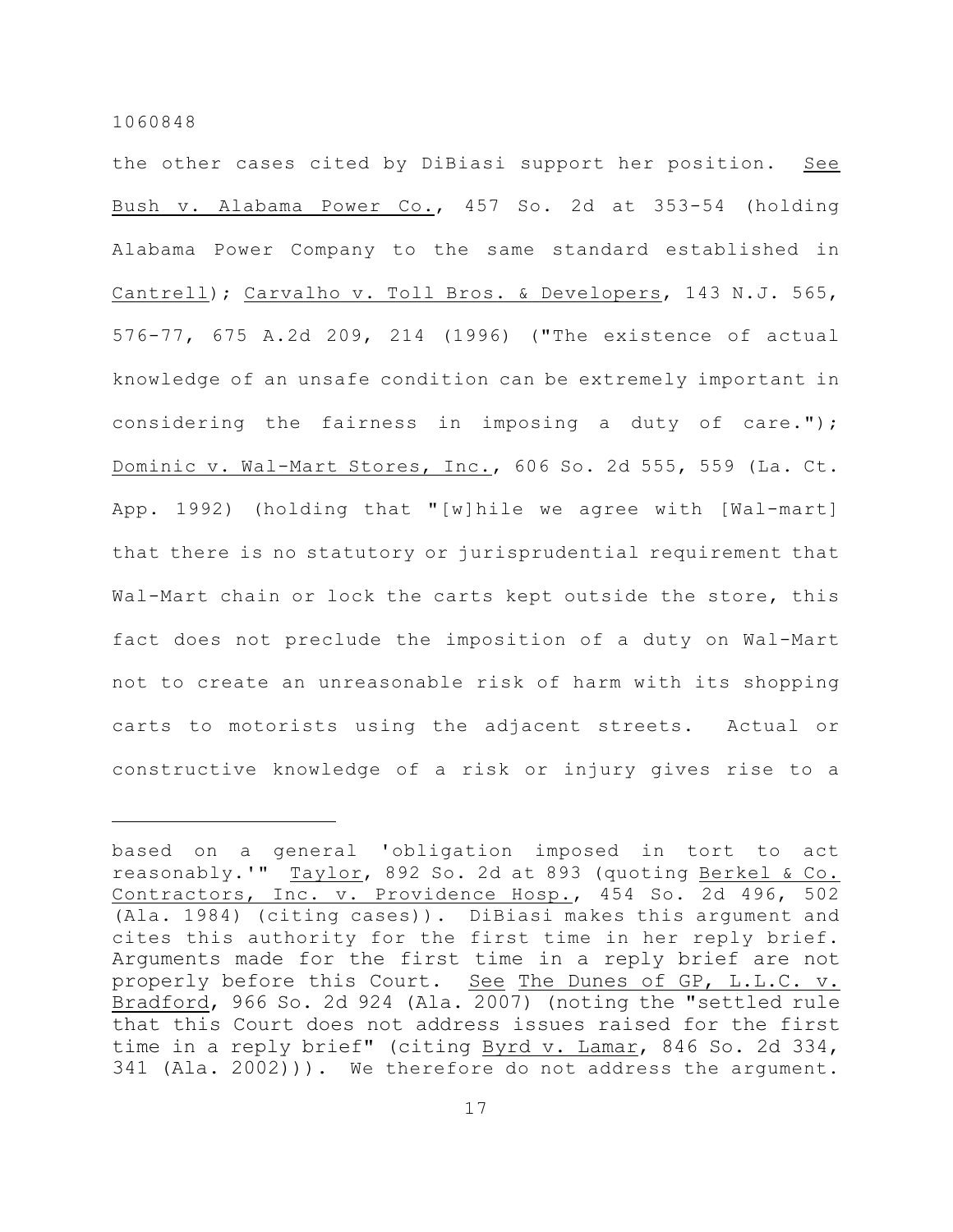duty to take reasonable steps to protect against injurious consequences resulting from the risk," but noting that "whether a legal duty is owed by one party to another depends upon the facts and circumstances of the case and the relationship of the parties ...."); Andrade v. Ellefson, 391 N.W.2d 836, 841 (Minn. 1986) ("Actual knowledge of a dangerous condition tends to impose a special duty to do something about that condition. Actual knowledge, not mere constructive knowledge, is required."); cf. Alabama Dep't of Corr. v. Thompson, 855 So. 2d 1016, 1021-22, 1025 (Ala. 2003) (noting that "'"[i]t is the general rule in Alabama that absent special relationships or circumstances, a person has no duty to protect another from criminal acts of a third party"'" (quoting Hail v. Regency Terrace Owners Ass'n, 782 So. 2d 1271, 1274 (Ala. 1999), quoting in turn Moye v. A.G. Gaston Motels, Inc., 499 So. 2d 1368, 1372 (Ala. 1986)), and holding that "state correctional officers owe a general duty to the public, not a duty to a specific person, to maintain custody of inmates").

Although it may be true that foreseeability is a key factor in determining whether a duty exists in a particular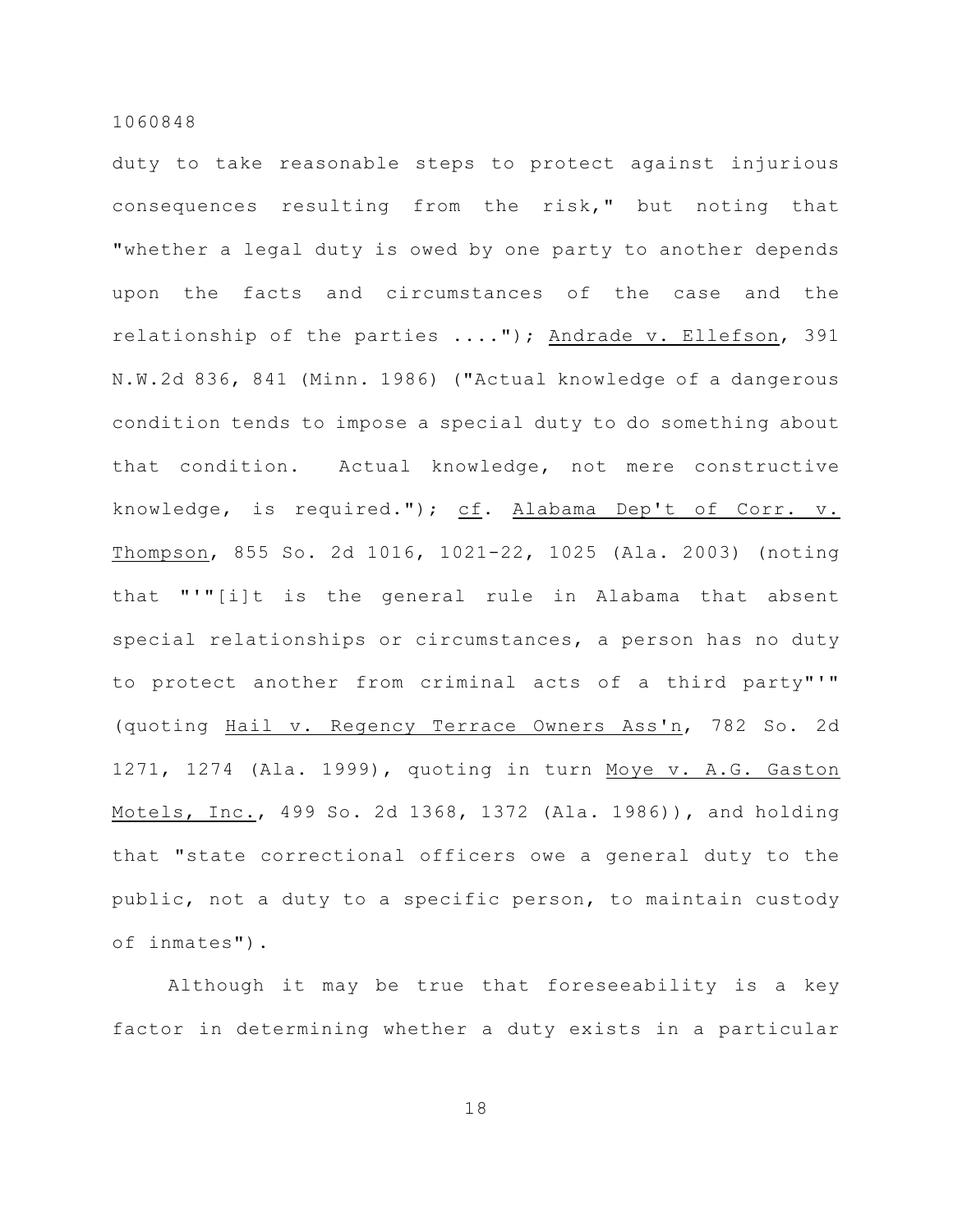circumstance, and knowledge of a dangerous condition may establish foreseeability, Alabama caselaw does not hold that knowledge, by itself, is sufficient to impose a duty.

"The rule which seems to have emerged from the decisions in the United States is that there will be liability in tort whenever misperformance [of a contract] involves a foreseeable, unreasonable risk of harm to the interests of the plaintiff or where there would be liability for performance without the contract. More simply stated, we must determine whether there is a legal duty sufficient to support an action for negligence. For that determination, three primary considerations are important: (1) the nature of the defendant's activity; (2) the relationship between the parties; and (3) the type of injury or harm threatened."

#### Morgan v. South Cent. Bell Tel. Co., 466 So. 2d at 114.

Apart from premises liability, Alabama law does not support imposing a duty of care on a party based solely on that party's knowledge of the existence of a dangerous condition. Therefore, we hold that, even if Joe Wheeler knew, or should have known, of a dangerous condition, this alone is an insufficient basis on which to impose a duty of care on Joe Wheeler.

C. Do the Morgan factors support imposing a duty on Joe Wheeler?

Finally, DiBiasi argues that, under the factors identified in Morgan, supra, Joe Wheeler owed a duty to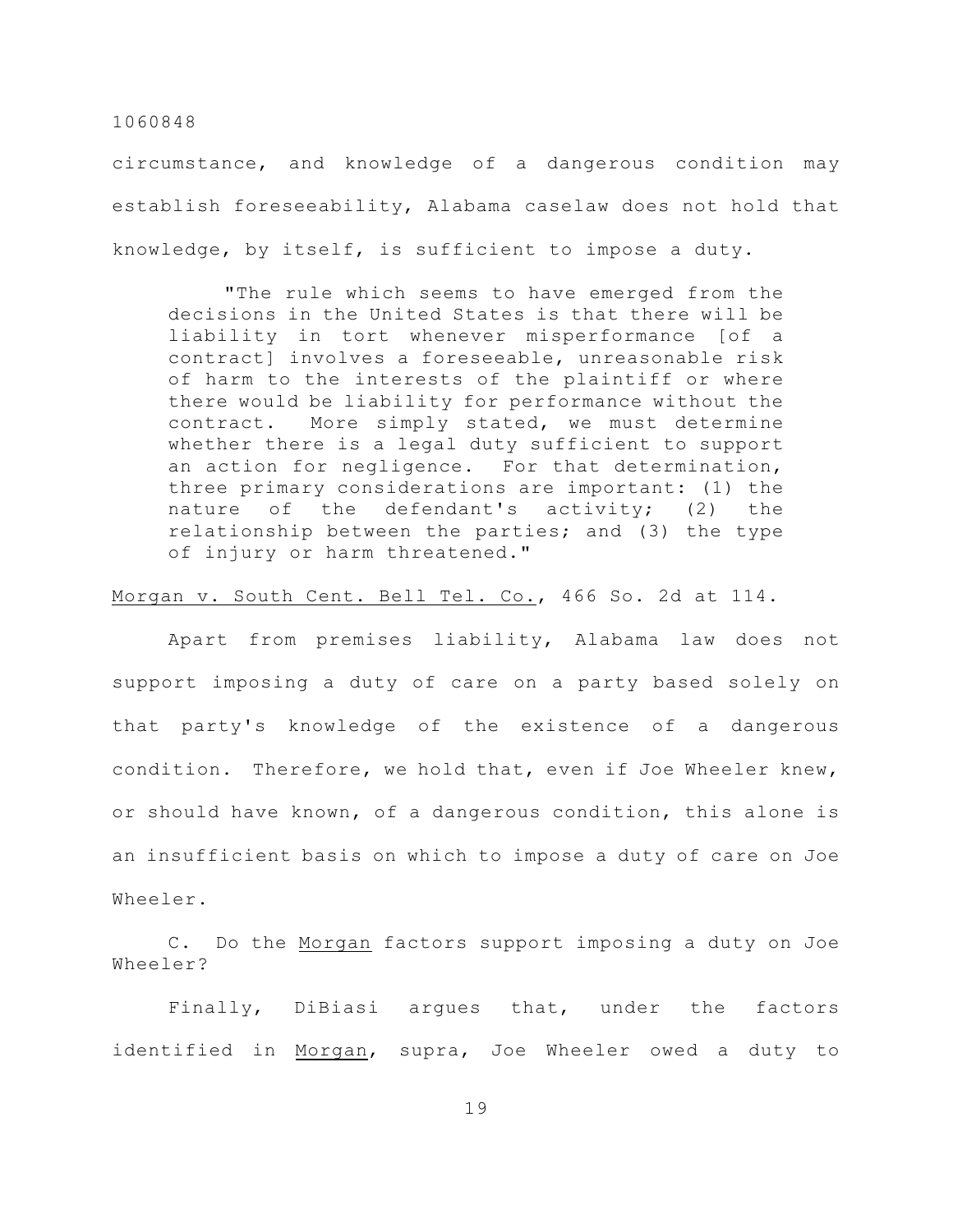Dominic. Assuming, without holding, that DiBiasi could establish that Joe Wheeler could have foreseen that an individual would be electrocuted by a low-hanging transmission line owned by Hartselle and attached to Joe Wheeler's pole, none of the other Morgan factors support imposing a duty on Joe Wheeler.

1. The nature of Joe Wheeler's activities

DiBiasi argues that the nature of Joe Wheeler's activity, which it characterizes as the "generation and transmission of high powered electrical current to the public," is "hazardous and replete with danger requiring extreme caution." DiBiasi's brief at 27-28. Joe Wheeler notes that there was no such activity on its part and that its only activity "was to allow [Hartselle] to connect its line to a Joe Wheeler pole." We recognize that, generally speaking, Joe Wheeler is in the business of generating and transmitting electricity; however, even viewing the evidence, as we must, in the light most favorable to DiBiasi, the nonmovant, in this instance Joe Wheeler's only involvement in Dominic's death was that it had at some point allowed Hartselle to connect its line to a utility pole owned by Joe Wheeler.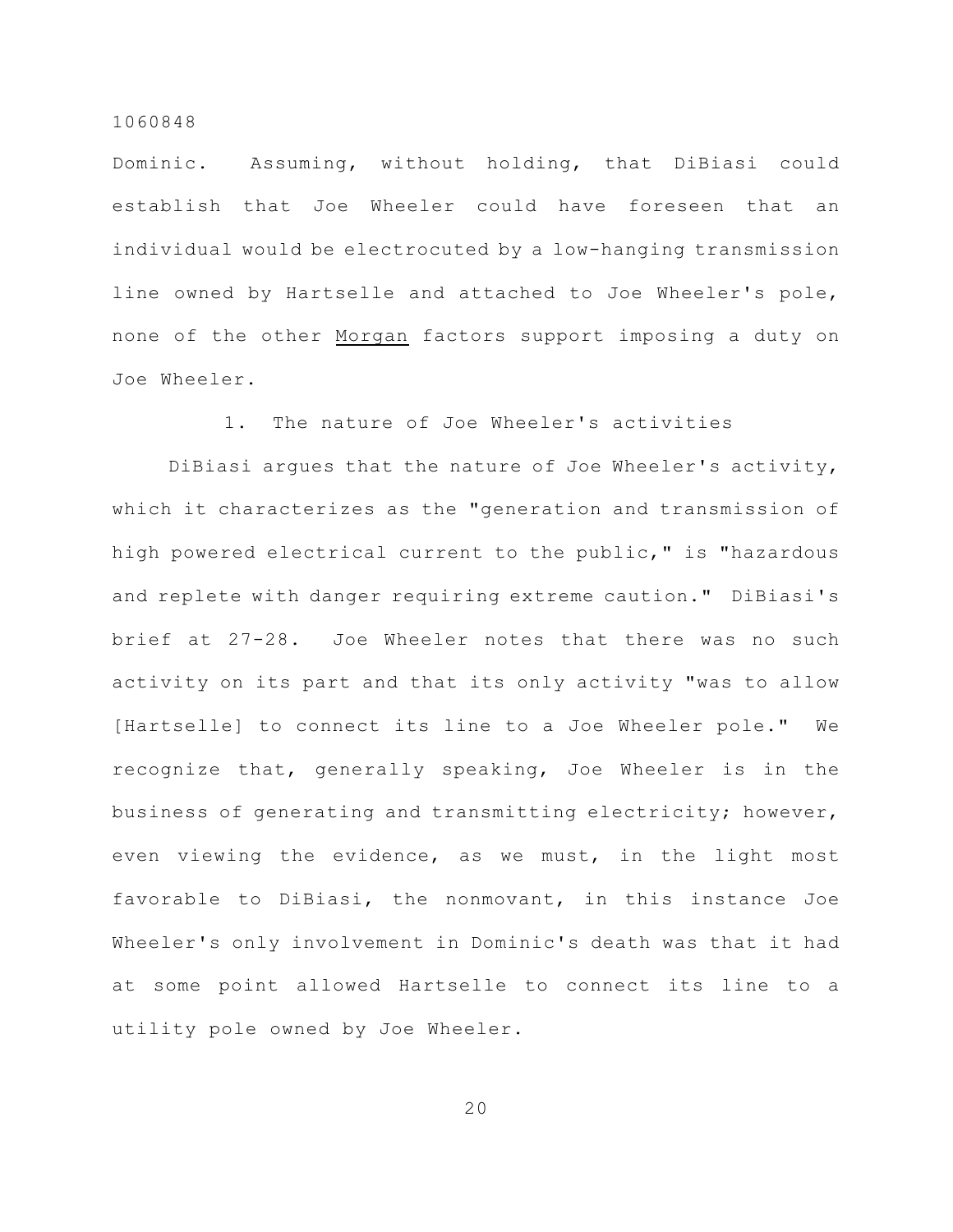2. The relationship between the parties

DiBiasi argues that the relationship between Dominic and Joe Wheeler was that "of a member of the community with an electrical co-op which has placed its instrumentalities of service into the community." DiBiasi's brief at 28. DiBiasi argues that the duty owed by Joe Wheeler "extends to the safeguarding of everyone, in person or property, at places where he or it may rightfully be." DiBiasi's reply brief at 11 (citing Alabama Power Co. v. Matthews, supra). As noted previously, Matthews involved the presence of high-voltage transmission lines and their proximity to people and property. See Matthews, supra. Matthews is concerned with the danger arising from such lines, wherever they are located. However, the discussion in Matthews appears to be directed to those who maintain or operate the lines; it does not address what relationship, if any, exists between the general public and the owner of a utility pole. DiBiasi admits that Hartselle supplied the electricity to the Holt household and that it was Hartselle's transmission line that caused Dominic's death. DiBiasi's brief at 5 ("It is undisputed that the high-voltage line that caused the death of [Dominic] was owned by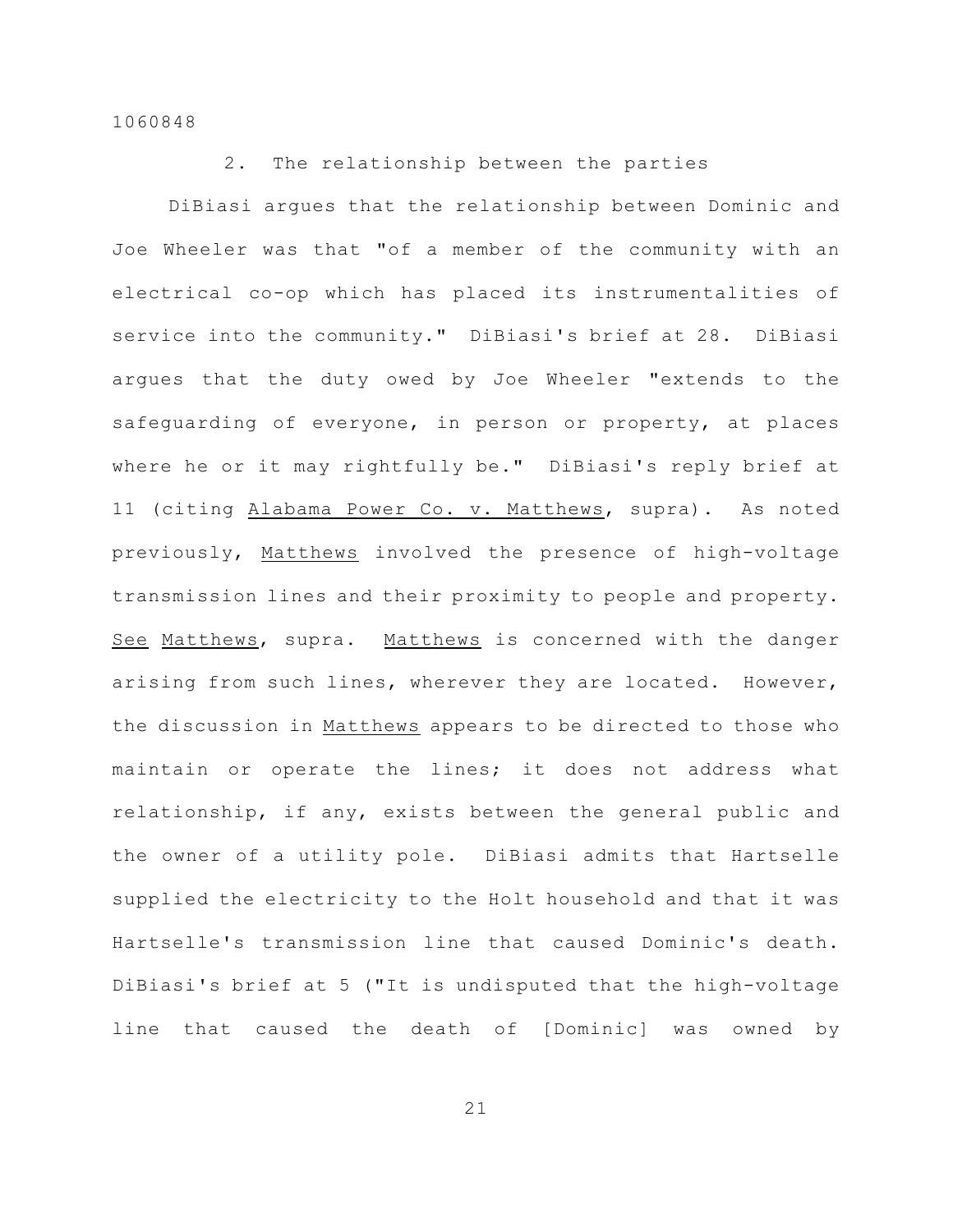[Hartselle]."). Aside from the fact that that transmission line was attached to a pole owned by Joe Wheeler, there is no apparent relationship between Dominic and Joe Wheeler.

3. The type of injury or harm threatened

Finally, DiBiasi argues that "the type of injury or harm threatened was grave (i.e., death or severe injury by electrocution)." DiBiasi's brief at 28. In her reply brief, DiBiasi argues that "the circumstances presented here obviously involve a high potential for severe personal injury or death." DiBiasi's reply brief at 11. DiBiasi does not, however, address how Joe Wheeler's act of allowing another utility company to use its pole involved such a potential. In fact, DiBiasi does not allege that Joe Wheeler's act alone contributed to Dominic's death. Instead, DiBiasi argues that "[t]he combined actions of [Hartselle] and Joe Wheeler placed uninsulated high voltage transmission lines within just a few feet of the roof line of a private residence." DiBiasi's reply brief at 11. DiBiasi's arguments are premised on the transmission of electricity; DiBiasi has not addressed the type of injury or harm that was threatened by Joe Wheeler's act of supplying a utility pole.